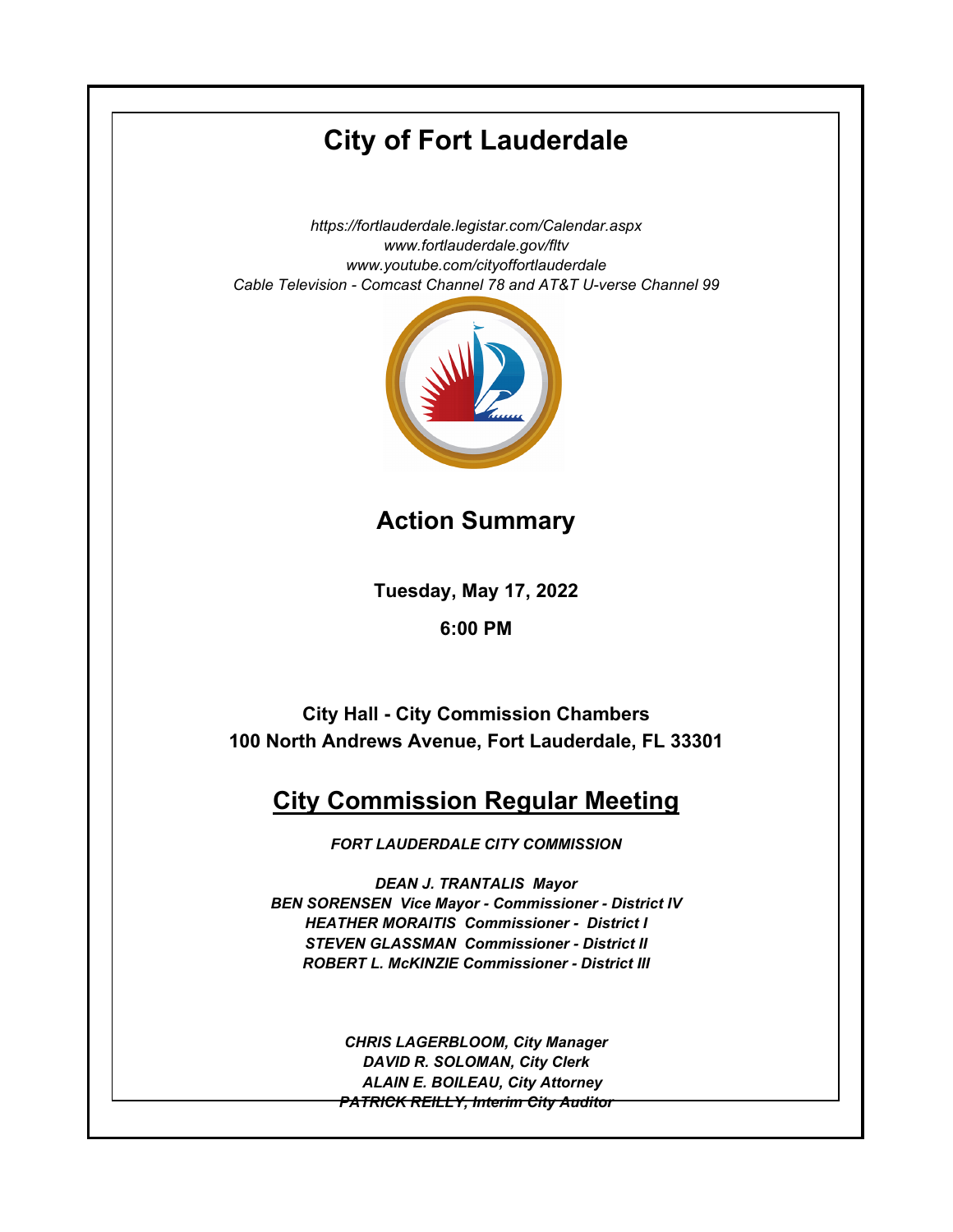# PUBLIC APPEARANCES BEFORE THE CITY COMMISSION:

If any person wishes to address the City Commission, the person shall sign up in the City Hall lobby. A member of the City Clerk's Office Staff will be there to assist. Speaker Cards are given to the Mayor. After being recognized by the Mayor, the speaker should approach the podium, identify the agenda item in question, indicate support, opposition, or neutrality on the agenda item, and then proceed to succinctly state the speaker's position or present information.

If an attorney, or any other person appears before the Commission in a representative capacity, the attorney, or other representative shall also sign up in the City Hall lobby. A member of the City Clerk's Office Staff will be there to assist. After being recognized by the Mayor, the speaker should approach the podium, identify the client(s) being represented, and identify the agenda item in question. The speaker shall then indicate the client's support, opposition, or neutrality on the agenda item and then proceed to succinctly state the client's position or present information on behalf of the client(s).

Pursuant to Section 3.13 of the Charter of the City of Fort Lauderdale, Florida, the Mayor shall maintain order at all meetings, and the Police Department, upon instructions of the Mayor, shall expel any person from the meeting who refuses to obey the order of the Mayor in relation to preserving order at the meetings. Any person who interrupts or disturbs a City Commission meeting, or who willfully enters or remains in a City Commission meeting having been warned by the Mayor to depart and who refuses to do so, may be subject to arrest.

AUXILIARY AIDS AND SERVICES: If you desire auxiliary aids or services or both to assist in viewing or hearing the City Commission meetings or reading the agenda and minutes for the meeting, please contact the City Clerk's Office at 954-828-5002 at a minimum of two days prior to the meeting and arrangements will be made to provide these services to you.

NOTICE TO MEMBERS OF THE PUBLIC: If a person decides to appeal any decision made by the board, agency, or commission with respect to any matter considered at such meeting or hearing, the person will need a record of the proceedings, and that, for such purpose, the person may need to ensure that a verbatim record of the proceedings is made, which record includes the testimony and evidence upon which the appeal is to be based.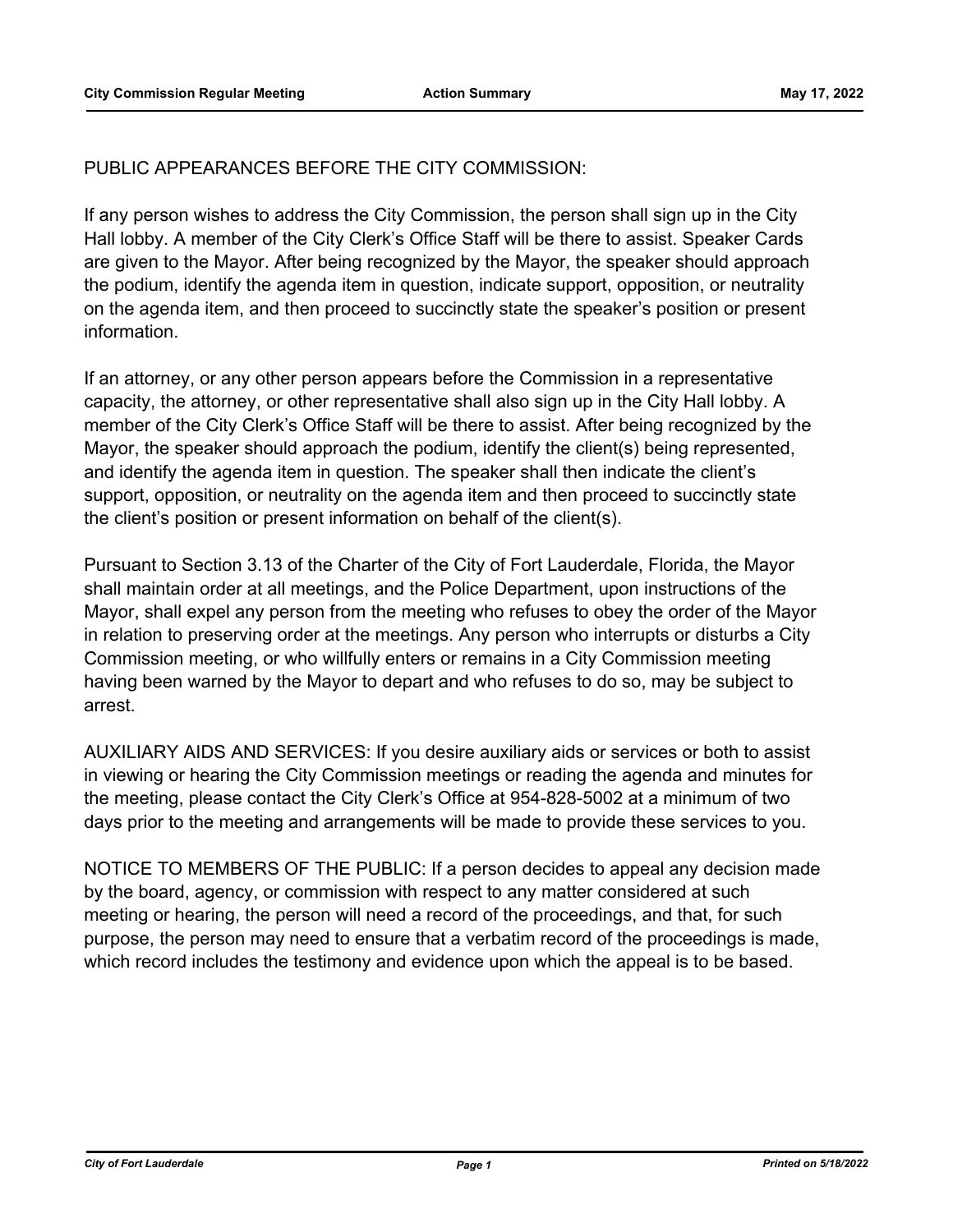# **Pledge of Allegiance**

# **PRESENTATIONS**

| 1                                     | <b>PRES- 22-0482</b> | Presentation - Marty Kiar, Broward County Property Appraiser                                                                                                                                                                 |
|---------------------------------------|----------------------|------------------------------------------------------------------------------------------------------------------------------------------------------------------------------------------------------------------------------|
|                                       |                      | <b>PRESENTED</b>                                                                                                                                                                                                             |
| 2                                     | <b>PRES- 22-0483</b> | Mayor Trantalis to present a Proclamation declaring Friday, June 3,<br>2022, as National Gun Violence Awareness Day in the City of Fort<br>Lauderdale<br><b>PRESENTED</b>                                                    |
| 3                                     | <b>PRES- 22-0484</b> | Vice Mayor Sorensen to present a Proclamation declaring May 8-15,<br>2022, as Salvation Army Week in the City of Fort Lauderdale<br><b>PRESENTED</b>                                                                         |
| 4                                     | <b>PRES- 22-0485</b> | Commissioner Glassman to present a Proclamation declaring May<br>15-21, 2022, as National Public Works Week in the City of Fort<br>Lauderdale                                                                                |
|                                       |                      | <b>PRESENTED</b>                                                                                                                                                                                                             |
| <b>ROLL CALL</b>                      |                      |                                                                                                                                                                                                                              |
|                                       |                      | Present: 3 - Commissioner Steven Glassman, Vice Mayor Ben Sorensen and<br>Mayor Dean J. Trantalis                                                                                                                            |
|                                       |                      | Not Present: 2 - Commissioner Robert L. McKinzie and Commissioner Heather Moraitis                                                                                                                                           |
| <b>Approval of MINUTES and Agenda</b> |                      |                                                                                                                                                                                                                              |
|                                       | 22-0502              | Minutes for February 15, 2022 Commission Conference Meeting,<br>February 15, 2022 Commission Regular Meeting and March 1, 2022<br>Commission Conference Meeting - (Commission Districts 1, 2, 3 and<br>4)<br><b>APPROVED</b> |
|                                       |                      | Yea: 3 - Commissioner Glassman, Vice Mayor Sorensen and Mayor Trantalis                                                                                                                                                      |

**Not Present:** 2 - Commissioner McKinzie and Commissioner Moraitis

# **CONSENT AGENDA PUBLIC COMMENT**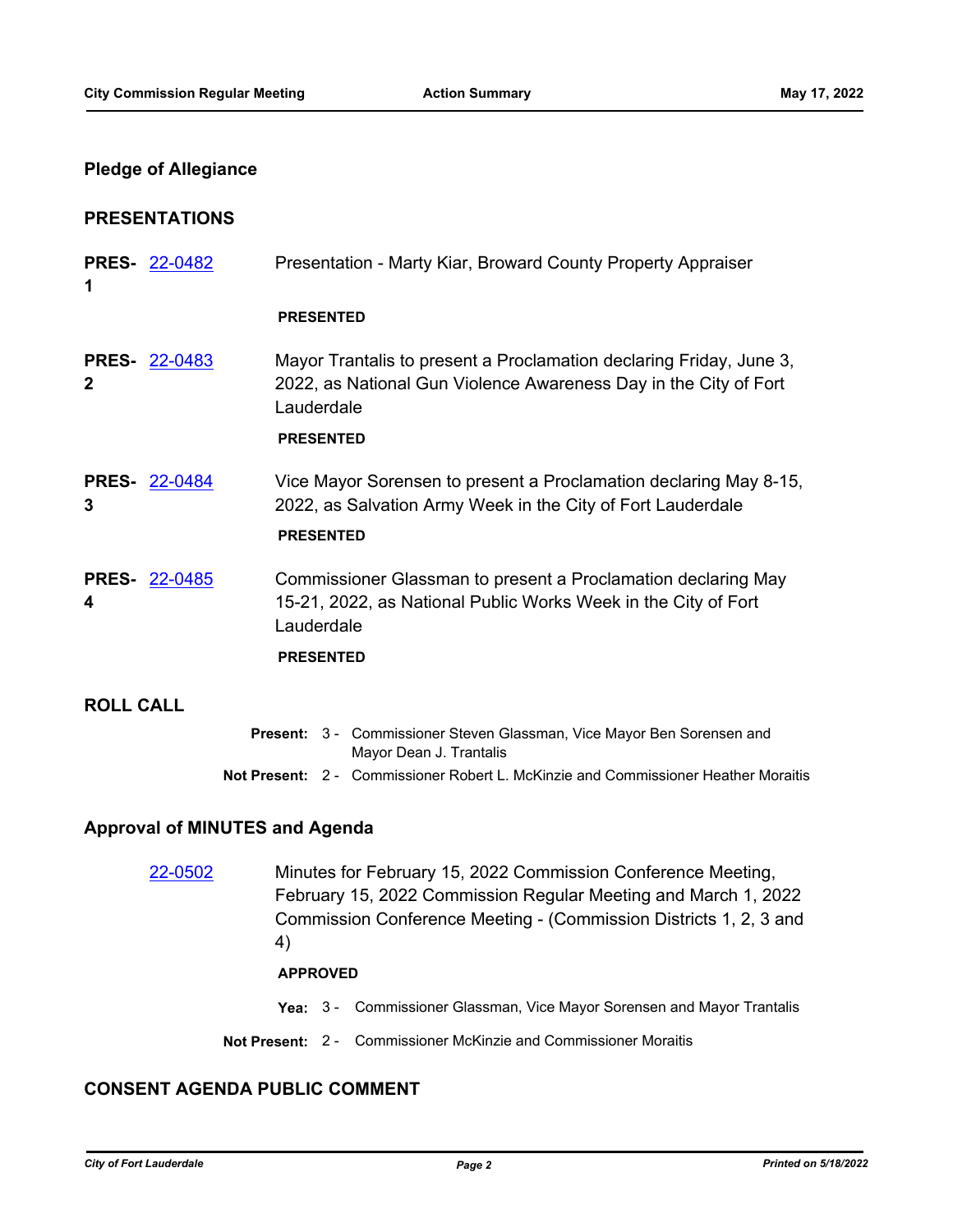# **CONSENT AGENDA**

#### **Approval of the Consent Agenda**

#### **Approve the Consent Agenda**

- **Yea:** 3 Commissioner Glassman, Vice Mayor Sorensen and Mayor Trantalis
- **Not Present:** 2 Commissioner McKinzie and Commissioner Moraitis

# **CONSENT MOTION**

**CM-1** [22-0453](http://fortlauderdale.legistar.com/gateway.aspx?m=l&id=/matter.aspx?key=16573) Motion Approving an Event Agreement for Fort Lauderdale Live - (Commission District 2)

#### **APPROVED**

- **Yea:** 3 Commissioner Glassman, Vice Mayor Sorensen and Mayor Trantalis
- **Not Present:** 2 Commissioner McKinzie and Commissioner Moraitis
- **CM-2** [22-0452](http://fortlauderdale.legistar.com/gateway.aspx?m=l&id=/matter.aspx?key=16572) Motion Approving an Event Agreement and Related Road Closures for Juneteenth Celebration/Old Dillard Foundation - (Commission District 3)

#### **REMOVED FROM AGENDA**

**CM-3** [22-0391](http://fortlauderdale.legistar.com/gateway.aspx?m=l&id=/matter.aspx?key=16511) Motion Approving Event Agreements and Related Road Closures for March for Cancer, Triton Expo and Crawfish Festival - (Commission Districts 2 and 4)

#### **APPROVED**

- **Yea:** 3 Commissioner Glassman, Vice Mayor Sorensen and Mayor Trantalis
- **Not Present:** 2 Commissioner McKinzie and Commissioner Moraitis
- **CM-4** [22-0448](http://fortlauderdale.legistar.com/gateway.aspx?m=l&id=/matter.aspx?key=16568) Motion Approving an Application for Temporary Beach License and Outdoor Event Agreement for Dig the Beach Volleyball Series - (Commission District 2)

#### **APPROVED**

- **Yea:** 3 Commissioner Glassman, Vice Mayor Sorensen and Mayor Trantalis
- **Not Present:** 2 Commissioner McKinzie and Commissioner Moraitis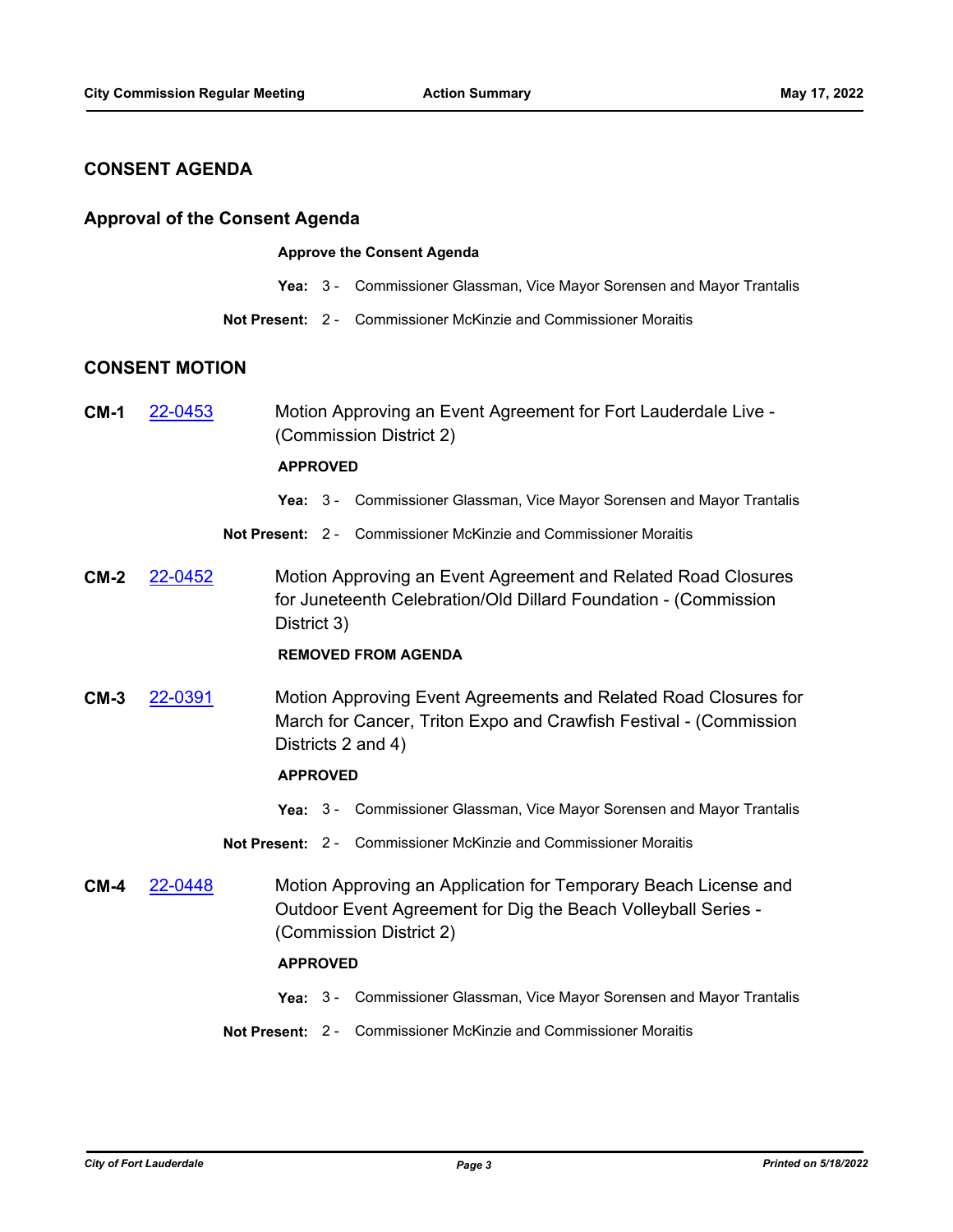**CM-5** [22-0406](http://fortlauderdale.legistar.com/gateway.aspx?m=l&id=/matter.aspx?key=16526) Motion Denying an Application for Temporary Beach License and Outdoor Event Agreement by Beats by B Festival on the Beach- (Commission District 4)

#### **REMOVED FROM AGENDA**

**CM-6** [22-0346](http://fortlauderdale.legistar.com/gateway.aspx?m=l&id=/matter.aspx?key=16466) Motion Approving a Revocable License Agreement and Authorizing the Execution of a Revocable License Agreement with Fairfield OFP LLC for Temporary Right-of-Way Closure on SE 2nd Street in Association with the One Financial Plaza Phase III Development Located at 150 SE 3rd Avenue - (Commission District 4)

#### **APPROVED**

- **Yea:** 3 Commissioner Glassman, Vice Mayor Sorensen and Mayor Trantalis
- **Not Present:** 2 Commissioner McKinzie and Commissioner Moraitis
- **CM-7** [22-0365](http://fortlauderdale.legistar.com/gateway.aspx?m=l&id=/matter.aspx?key=16485) Motion Authorizing Acceptance of Drainage Easement Dedication by Harbor Beach Property, LLC to the City of Fort Lauderdale - 3030 Holiday Drive - (Commission District 4)

#### **APPROVED**

- **Yea:** 3 Commissioner Glassman, Vice Mayor Sorensen and Mayor Trantalis
- **Not Present:** 2 Commissioner McKinzie and Commissioner Moraitis
- **CM-8** [22-0385](http://fortlauderdale.legistar.com/gateway.aspx?m=l&id=/matter.aspx?key=16505) Motion Authorizing the Execution of an Agreement with CareerSource Broward for the Summer Youth Employment Program - (Commission Districts 1, 2, 3 and 4)

#### **APPROVED**

- **Yea:** 3 Commissioner Glassman, Vice Mayor Sorensen and Mayor Trantalis
- **Not Present:** 2 Commissioner McKinzie and Commissioner Moraitis
- **CM-9** [22-0419](http://fortlauderdale.legistar.com/gateway.aspx?m=l&id=/matter.aspx?key=16539) Motion Approving an Agreement for Municipal Elections with the Broward County Supervisor of Elections for November 8, 2022, Special Municipal Election for District 1 - (Commission Districts 1, 2, 3, and 4)

#### **APPROVED**

- **Yea:** 3 Commissioner Glassman, Vice Mayor Sorensen and Mayor Trantalis
- **Not Present:** 2 Commissioner McKinzie and Commissioner Moraitis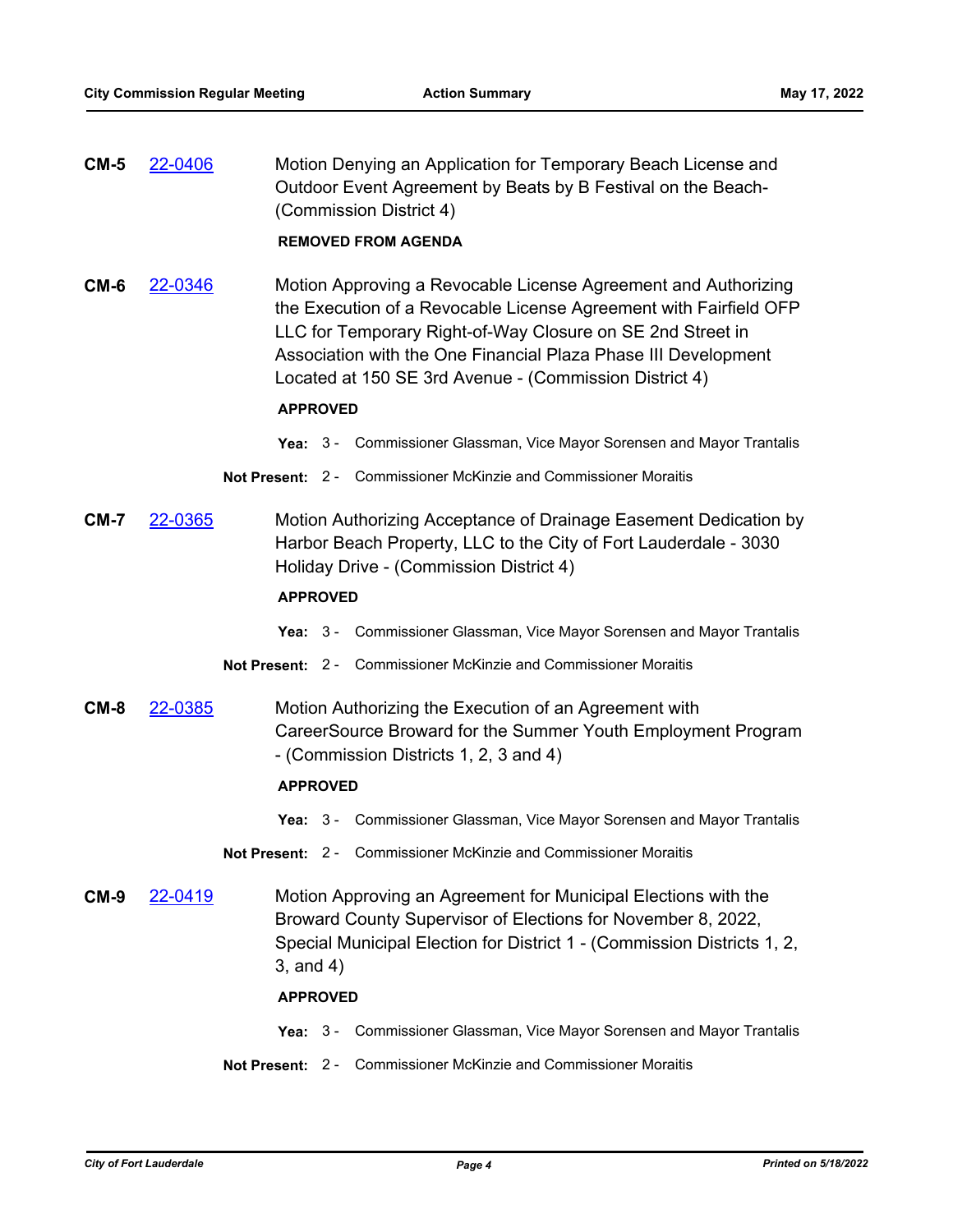### **CONSENT RESOLUTION**

**CR-1** [22-0414](http://fortlauderdale.legistar.com/gateway.aspx?m=l&id=/matter.aspx?key=16534) Resolution (a) Approving an Application for a Dock Permit for Usage of Public Property by Nelson & Jasmin Fernandez Located at 1342 Ponce De Leon Drive and (b) Authorizing Execution of a Declaration of Restrictive Covenants - (Commission District 4)

#### **REMOVED FROM AGENDA**

**CR-2** [22-0348](http://fortlauderdale.legistar.com/gateway.aspx?m=l&id=/matter.aspx?key=16468) Resolution Approving Amendments to Two Interlocal Agreements with Broward County for the Distribution of Gas Taxes - (Commission Districts 1, 2, 3 and 4)

#### **ADOPTED**

- **Yea:** 3 Commissioner Glassman, Vice Mayor Sorensen and Mayor Trantalis
- **Not Present:** 2 Commissioner McKinzie and Commissioner Moraitis
- **CR-3** [22-0396](http://fortlauderdale.legistar.com/gateway.aspx?m=l&id=/matter.aspx?key=16516) Resolution Amending Resolution No. 21-255 to Revise the Public Purpose for Providing Funds to Three Nonprofit Organizations Receiving \$25,000 or Less in Grant Funding for Fiscal Year 2022 - (Commission Districts 1, 2, 3 and 4)

#### **ADOPTED**

- **Yea:** 3 Commissioner Glassman, Vice Mayor Sorensen and Mayor Trantalis
- **Not Present:** 2 Commissioner McKinzie and Commissioner Moraitis
- **CR-4** [22-0408](http://fortlauderdale.legistar.com/gateway.aspx?m=l&id=/matter.aspx?key=16528) Resolution Approving NW 4th Street to be also known as Shaw Street between NW 9th Avenue and NW 15th Avenue - (Commission District 3)

#### **ADOPTED**

- **Yea:** 3 Commissioner Glassman, Vice Mayor Sorensen and Mayor Trantalis
- **Not Present:** 2 Commissioner McKinzie and Commissioner Moraitis

**CR-5** [22-0449](http://fortlauderdale.legistar.com/gateway.aspx?m=l&id=/matter.aspx?key=16569) Resolution of Support for Broward County Transportation Department's Application to Federal Transit Administration's FY2022 Low or No Emissions Grant 5339(c) Program - (Commission Districts 1, 2, 3 and 4)

- **Yea:** 3 Commissioner Glassman, Vice Mayor Sorensen and Mayor Trantalis
- **Not Present:** 2 Commissioner McKinzie and Commissioner Moraitis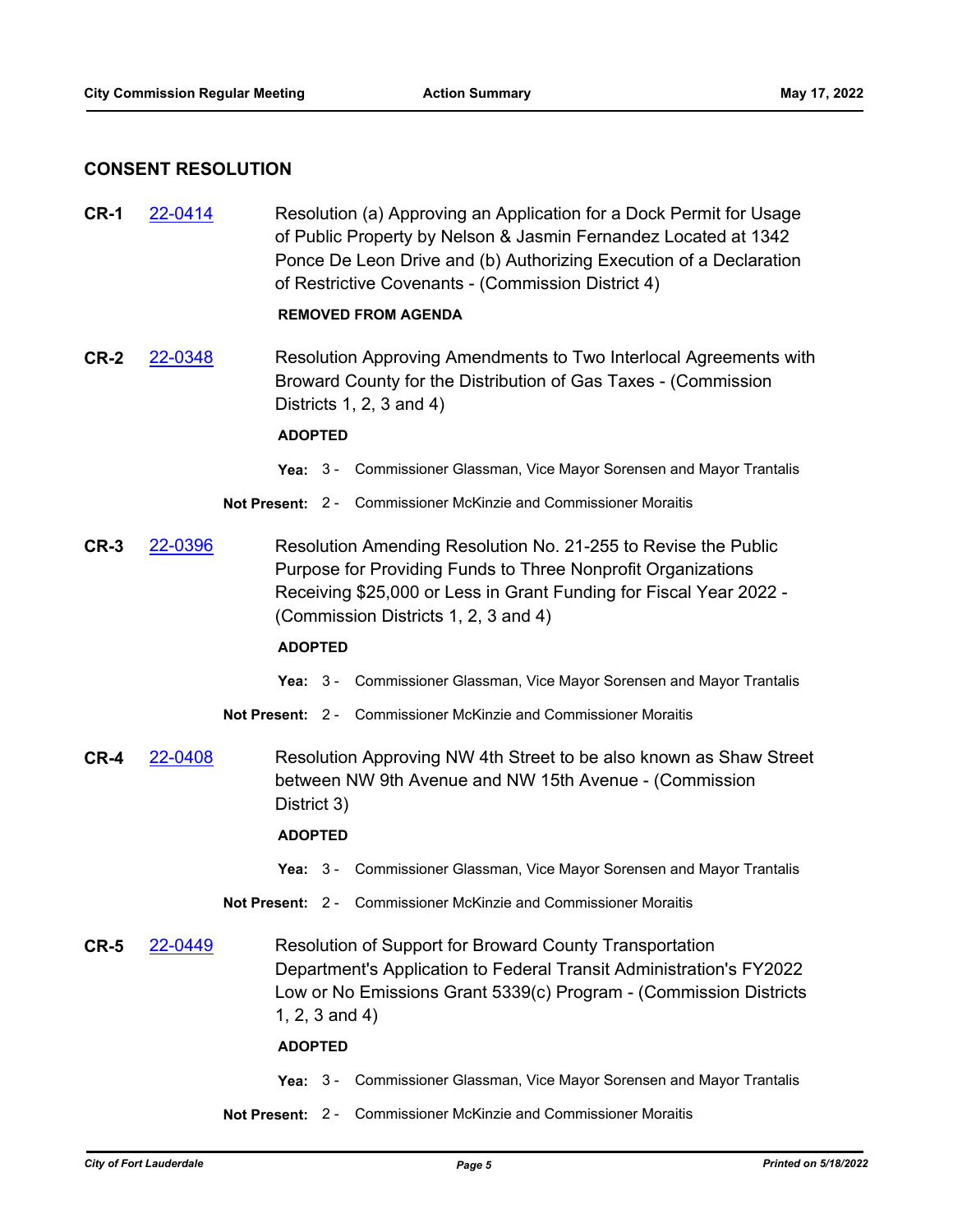**CR-6** [22-0460](http://fortlauderdale.legistar.com/gateway.aspx?m=l&id=/matter.aspx?key=16580) Resolution Disposing of Two City-Owned Surplus Properties Located at 12XX NE 5 Avenue, Fort Lauderdale, FL 33304 - (Commission District 2)

#### **DEFERRED**

- **Yea:** 3 Commissioner Glassman, Vice Mayor Sorensen and Mayor Trantalis
- **Not Present:** 2 Commissioner McKinzie and Commissioner Moraitis

#### **CONSENT PURCHASE**

**CP-1** [22-0323](http://fortlauderdale.legistar.com/gateway.aspx?m=l&id=/matter.aspx?key=16443) Motion Approving Proprietary Master Services Agreement and First Municipal Amendment for Communication Services - Comcast Cable Communications Management, LLC - \$600,000 (Estimated Annual Total) - (Commission Districts 1, 2, 3 and 4)

#### **APPROVED**

- **Yea:** 3 Commissioner Glassman, Vice Mayor Sorensen and Mayor Trantalis
- **Not Present:** 2 Commissioner McKinzie and Commissioner Moraitis
- **CP-2** [22-0359](http://fortlauderdale.legistar.com/gateway.aspx?m=l&id=/matter.aspx?key=16479) Motion Approving Final Ranking and Agreement for Real Estate Brokerage Services - Collier's International Florida, LLC - (Commission Districts 1, 2, 3 and 4)

#### **APPROVED**

- **Yea:** 3 Commissioner Glassman, Vice Mayor Sorensen and Mayor Trantalis
- **Not Present:** 2 Commissioner McKinzie and Commissioner Moraitis

# **MOTIONS**

**M-1** [22-0461](http://fortlauderdale.legistar.com/gateway.aspx?m=l&id=/matter.aspx?key=16581) Motion Denying an Application for an Outdoor Event with Related Road Closures and an Agreement with Exotics on Las Olas 5 - (Commission District 4)

#### **DEFERRED to June 7, 2022**

- **Yea:** 3 Commissioner Glassman, Vice Mayor Sorensen and Mayor Trantalis
- **Not Present:** 2 Commissioner McKinzie and Commissioner Moraitis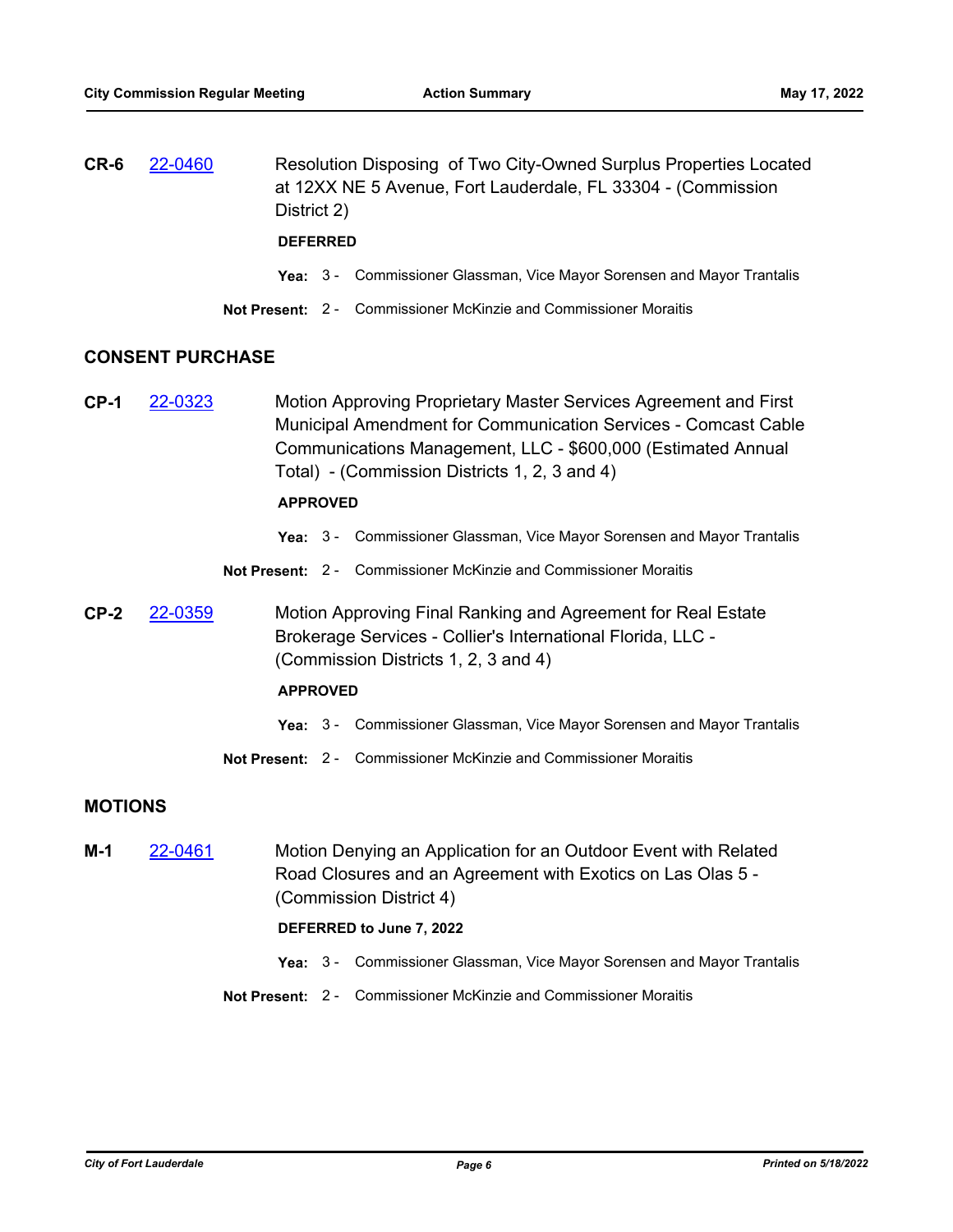**M-2** [22-0454](http://fortlauderdale.legistar.com/gateway.aspx?m=l&id=/matter.aspx?key=16574) Motion for Discussion - City Commission Request for Review - Site Plan Level III Development - Waterway Use and Yard Modification - Seven Multi-Family Residential Units - 500 Hendricks, LLC - Lumiere - 500 Hendricks Isle - Case No. UDP-S21050 - (Commission District 2)

**APPROVED - Set De Novo Hearing for June 21, 2022**

- **Yea:** 3 Commissioner Glassman, Vice Mayor Sorensen and Mayor Trantalis
- **Not Present:** 2 Commissioner McKinzie and Commissioner Moraitis

#### **RESOLUTIONS**

**R-1** [22-0475](http://fortlauderdale.legistar.com/gateway.aspx?m=l&id=/matter.aspx?key=16595) Appointment of Board and Committee Members - (Commission Districts 1, 2, 3 and 4)

#### **ADOPTED**

- **Yea:** 3 Commissioner Glassman, Vice Mayor Sorensen and Mayor Trantalis
- **Not Present:** 2 Commissioner McKinzie and Commissioner Moraitis
- **R-2** [22-0437](http://fortlauderdale.legistar.com/gateway.aspx?m=l&id=/matter.aspx?key=16557) Resolution Consenting to a Performance Extension for One Year for the Qualified Target Industry Tax Refund Program for Four Companies: Charter Schools USA, Sixt Rent A Car LLC., Hayes Medical Staffing, and Wash Depot Holdings - (Commission Districts 1, 2, 3 and 4)

# **ADOPTED**

- **Yea:** 3 Commissioner Glassman, Vice Mayor Sorensen and Mayor Trantalis
- **Not Present:** 2 Commissioner McKinzie and Commissioner Moraitis
- **R-3** [22-0415](http://fortlauderdale.legistar.com/gateway.aspx?m=l&id=/matter.aspx?key=16535) Resolution Approving the Transfer of Fifteen City-Owned Properties Located in the Northwest-Progresso-Flagler Heights Community Redevelopment Area to the Fort Lauderdale Community Redevelopment Agency for Affordable Housing, Pursuant to Section 8.02 of the Charter of the City of Fort Lauderdale - (Commission 3)

- **Yea:** 3 Commissioner Glassman, Vice Mayor Sorensen and Mayor Trantalis
- **Not Present:** 2 Commissioner McKinzie and Commissioner Moraitis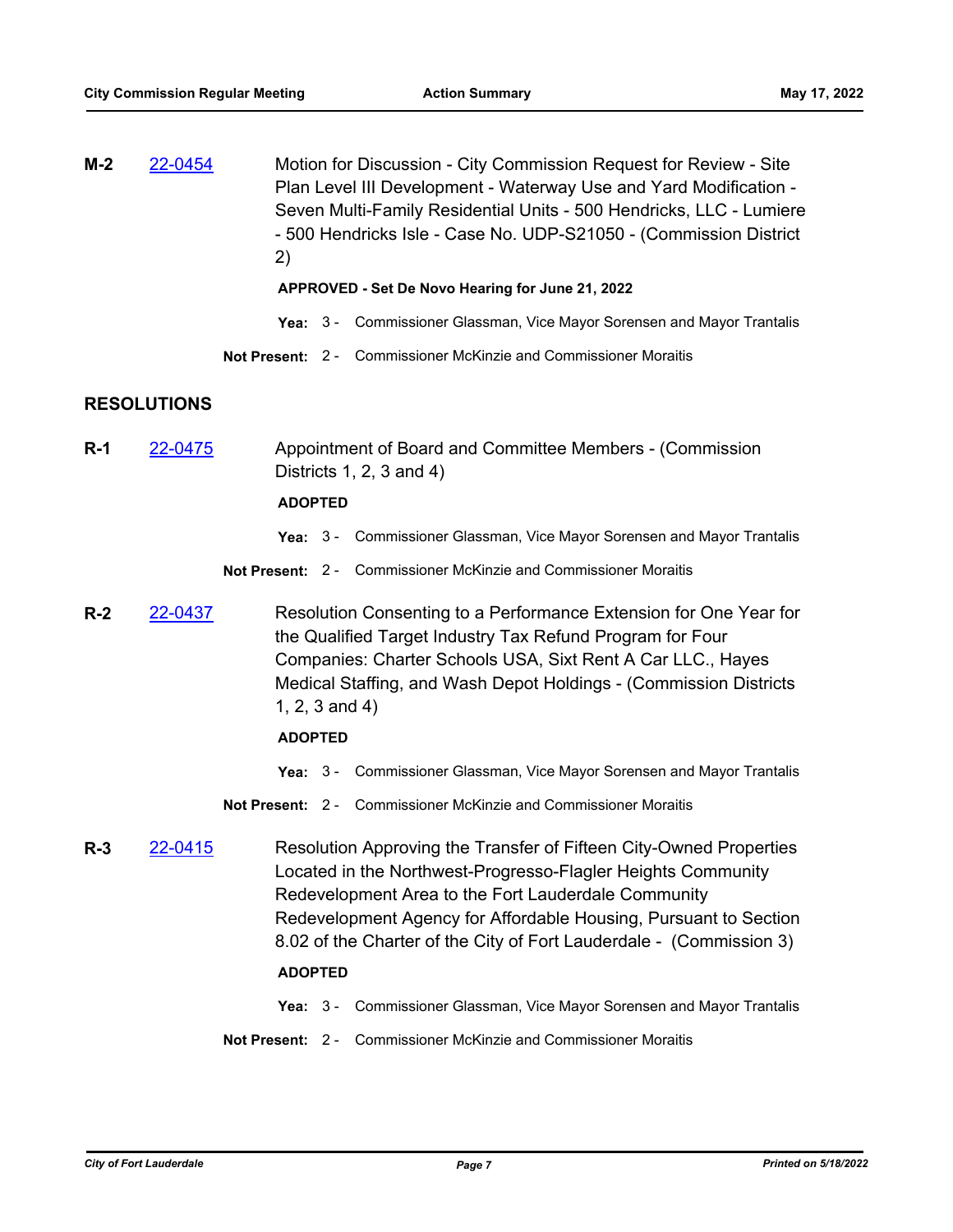**R-4** [22-0259](http://fortlauderdale.legistar.com/gateway.aspx?m=l&id=/matter.aspx?key=16379) Quasi-Judicial Resolution Regarding a Site Plan Level II Development Permit Application for an Alternative Design Deviating from Minimum Tower Stepback Requirements and Requesting Additional Height through the Northwest Regional Activity Center (NWRAC) Affordable Housing Height Bonus Incentive for a Six-Story Mixed-Income Multifamily Building - Wright Dynasty Development - 1221 Northwest 6th Street - Case No. UDP-S21022 - (Commission District 3)

> Anyone wishing to speak must be sworn in. Commission will announce any site visits, communications or expert opinions received and make them part of the record.

#### **ADOPTED - Approving**

- **Yea:** 3 Commissioner Glassman, Vice Mayor Sorensen and Mayor Trantalis
- **Not Present:** 2 Commissioner McKinzie and Commissioner Moraitis
- **R-5** [22-0326](http://fortlauderdale.legistar.com/gateway.aspx?m=l&id=/matter.aspx?key=16446) Quasi-Judicial Resolution Approving Plat Known as "Landaukaras Plat" - Located at 1555 N. Federal Highway - El Car Wash FL Federal, LLC - Case No. UDP-P21005 - (Commission District 1)

Anyone wishing to speak must be sworn in. Commission will announce any site visits, communications or expert opinions received and make them part of the record.

#### **REMOVED FROM AGENDA**

**R-6** [22-0344](http://fortlauderdale.legistar.com/gateway.aspx?m=l&id=/matter.aspx?key=16464) Quasi-Judicial Resolution Vacating a Six-Foot Wide, 900 Square-Foot, Utility Easement - Mt. Hermon African Methodist Episcopal Church Inc. - 750 NW 4th Street - Case No. UDP-EV21004 - (Commission District 3)

> Anyone wishing to speak must be sworn in. Commission will announce any site visits, communications or expert opinions received and make them part of the record.

- **Yea:** 3 Commissioner Glassman, Vice Mayor Sorensen and Mayor Trantalis
- **Not Present:** 2 Commissioner McKinzie and Commissioner Moraitis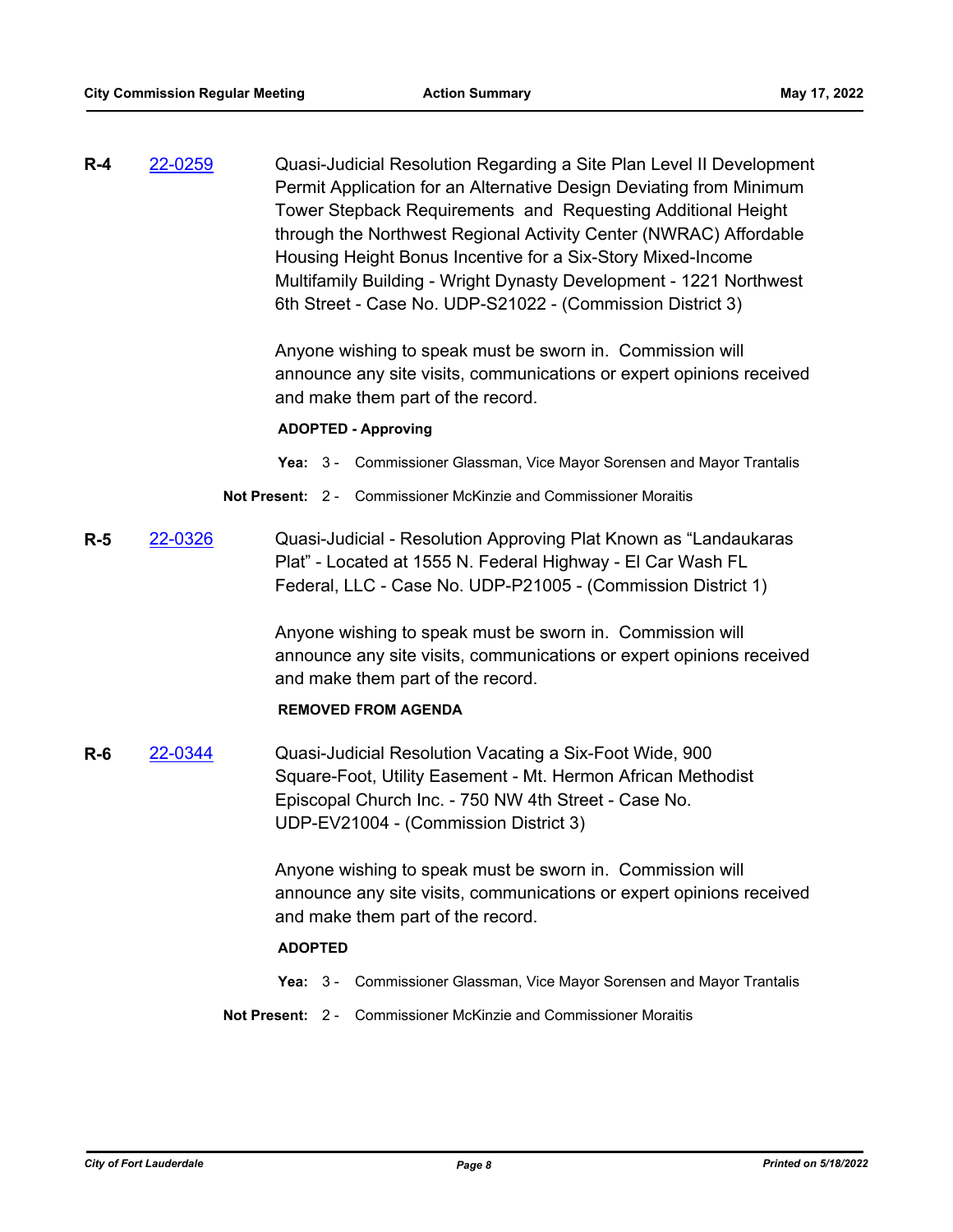**R-7** [22-0375](http://fortlauderdale.legistar.com/gateway.aspx?m=l&id=/matter.aspx?key=16495) Quasi-Judicial - Resolution Amending Site Plan Level IV Approval and Approval of an Off-Site Parking Agreement - 1007 E. Las Olas Boulevard - 800 Las Olas, LLC & Mustang Properties, Inc. - Case No. PLN-SITE-20080001- (Commission District 4)

> Anyone wishing to speak must be sworn in. Commission will announce any site visits, communications or expert opinions received and make them part of the record.

#### **ADOPTED - Approving**

- **Yea:** 3 Commissioner Glassman, Vice Mayor Sorensen and Mayor Trantalis
- **Not Present:** 2 Commissioner McKinzie and Commissioner Moraitis

# **PUBLIC HEARINGS**

**PH-1** [22-0386](http://fortlauderdale.legistar.com/gateway.aspx?m=l&id=/matter.aspx?key=16506) Public Hearing Evaluating All Comments Received, and Approving an Amendment to the 2021-2022 Housing and Community Development Annual Action Plan to Add the Allocation Plan for the HOME Investment Partnerships, American Rescue Act (HOME-ARP) - (Commission Districts 1, 2, 3 and 4)

#### **APPROVED**

- **Yea:** 3 Commissioner Glassman, Vice Mayor Sorensen and Mayor Trantalis
- **Not Present:** 2 Commissioner McKinzie and Commissioner Moraitis
- **PH-2** [22-0404](http://fortlauderdale.legistar.com/gateway.aspx?m=l&id=/matter.aspx?key=16524) Public Hearing to Consider a Development Agreement Between the City of Fort Lauderdale and 551 Bayshore Concepts, LLC for the Development known as "Olakino House" - Case No, UDP-S20009, Pursuant to Chapter 163.3220-163.3243, Florida Statutes - (Commission District 2)

**NO ACTION TAKEN - Second Public Hearing set for June 7, 2022**

**PH-3** [22-0474](http://fortlauderdale.legistar.com/gateway.aspx?m=l&id=/matter.aspx?key=16594) Public Hearing to Consider a Resolution Approving a Development Agreement Between the City of Fort Lauderdale and the Towers at Las Olas, LLC., for the Towers Planned Development District, Pursuant to Chapter 163.3220-163.3243, Florida Statutes - (Commission District 4)

- **Yea:** 3 Commissioner Glassman, Vice Mayor Sorensen and Mayor Trantalis
- **Not Present:** 2 Commissioner McKinzie and Commissioner Moraitis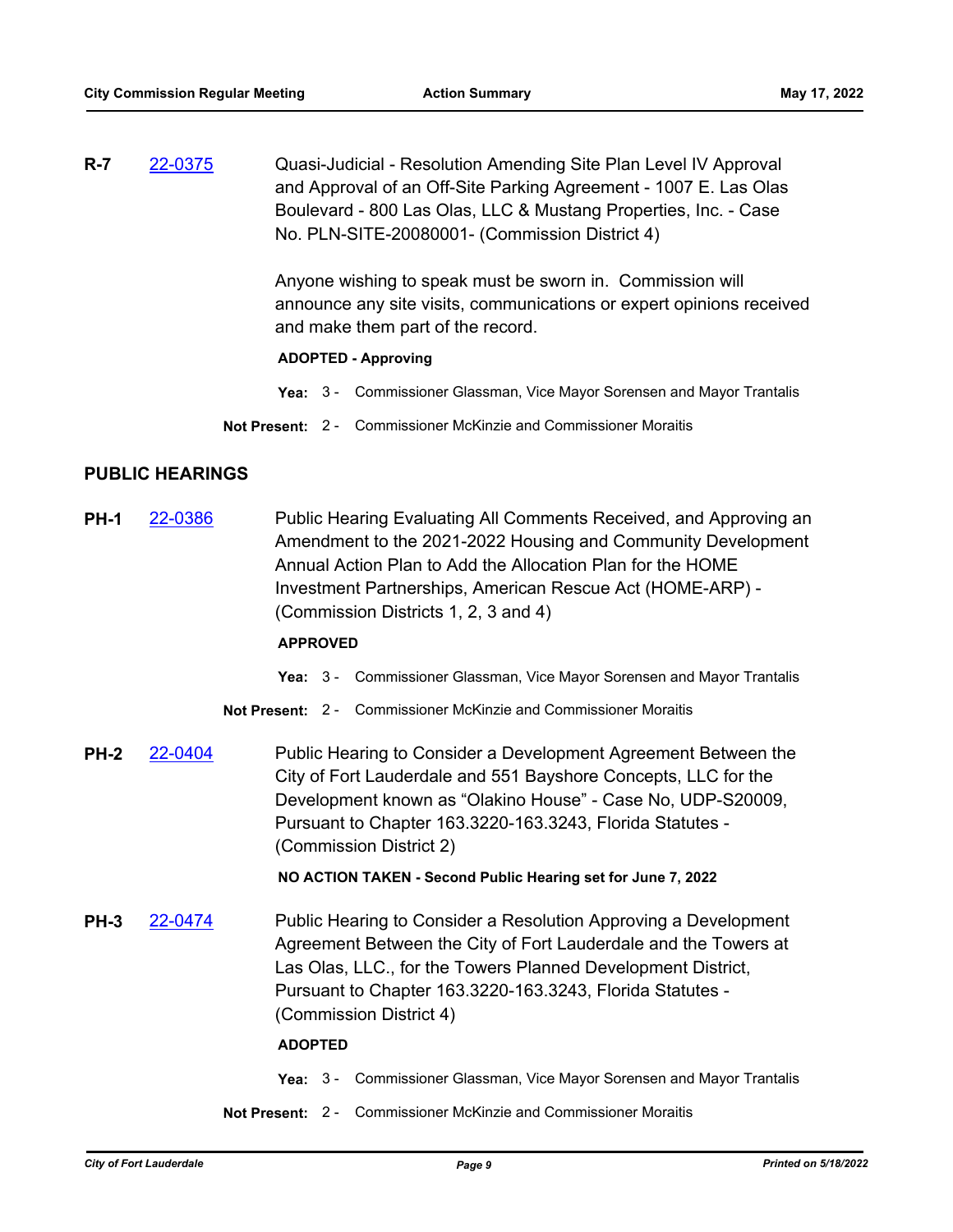# **ORDINANCE SECOND READING**

**OSR-1** [22-0369](http://fortlauderdale.legistar.com/gateway.aspx?m=l&id=/matter.aspx?key=16489) Second Reading - Ordinance Amending the City of Fort Lauderdale Unified Land Development Regulations (ULDR) Section 47-12, Central Beach Zoning Districts to Revise the Process and Procedures for Uses in the Central Beach Zoning Districts, Revise and Adopt Dimensional Requirements Including Open Space and Streetscape Design Requirements and Adopt Prescriptive Criteria for the Design and Compatibility Point System - (Commission District 2)

# **ADOPTED ON SECOND READING AS AMENDED**

- **Yea:** 3 Commissioner Glassman, Vice Mayor Sorensen and Mayor Trantalis
- **Not Present:** 2 Commissioner McKinzie and Commissioner Moraitis
- **OSR-2** [22-0472](http://fortlauderdale.legistar.com/gateway.aspx?m=l&id=/matter.aspx?key=16592) Second Reading Ordinance Approving an Amendment to the City of Fort Lauderdale Unified Land Development Regulations (ULDR); Section 47-22.8, "Special Sign Districts", Adding Subsections 47-22.8.A. Entitled "General Requirements" and 47-22.8.B. Entitled "New River Center Special Sign District", Creating a Special Sign District and Regulations for the New River Center Area Located in Downtown Fort Lauderdale - Case No. UDP-T22003 - (Commission District 4)

# **ADOPTED ON SECOND READING**

- **Yea:** 3 Commissioner Glassman, Vice Mayor Sorensen and Mayor Trantalis
- **Not Present:** 2 Commissioner McKinzie and Commissioner Moraitis
- **OSR-3** [22-0497](http://fortlauderdale.legistar.com/gateway.aspx?m=l&id=/matter.aspx?key=16617) Second Reading Ordinance Amending the City of Fort Lauderdale Unified Land Development Regulations Sec. 47-21, Relating to Landscaping and Tree Preservation Requirements - (Commission Districts 1, 2, 3 and 4) - Requesting Deferment to June 7, 2022

#### **DEFERRED to June 7, 2022**

- **Yea:** 3 Commissioner Glassman, Vice Mayor Sorensen and Mayor Trantalis
- **Not Present:** 2 Commissioner McKinzie and Commissioner Moraitis
- [22-0517](http://fortlauderdale.legistar.com/gateway.aspx?m=l&id=/matter.aspx?key=16637) WALK ON Motion Approving a Music Exemption, Alcohol and Road Closure for Riverwalk Fort Lauderdale, Inc. to Host the City of Fort Lauderdale/Riverwalk Panther Watch Party - (Commission District 2) **APPROVED**
	- **Yea:** 3 Commissioner Glassman, Vice Mayor Sorensen and Mayor Trantalis